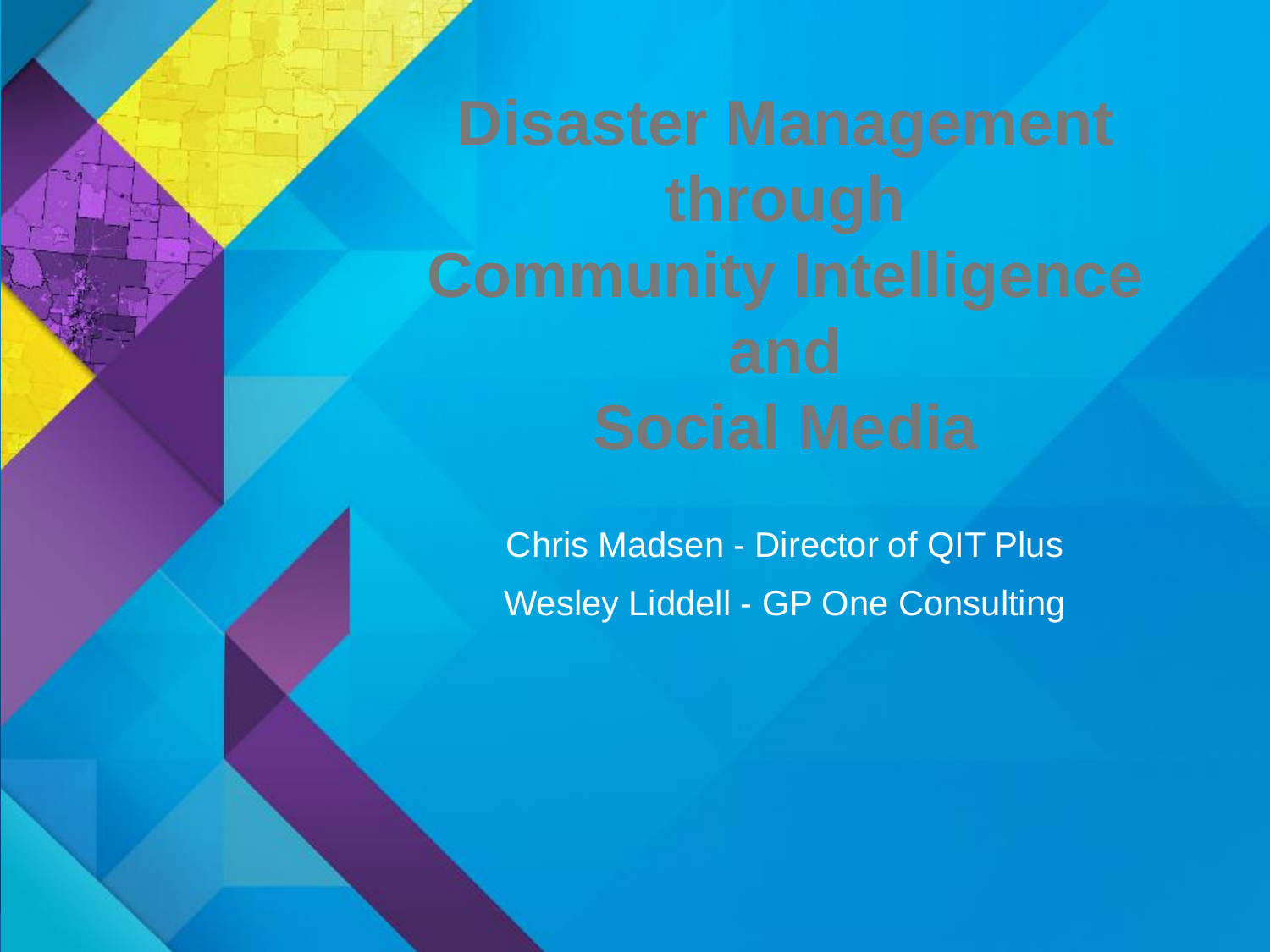





<u> 17 17 17 18 18 18 18 18 18 18 18 1</u>

Sardaka 19/12/2014 GFDL

Photo supplied by Curtis Pitt

http://www.blog.jiarenlau.com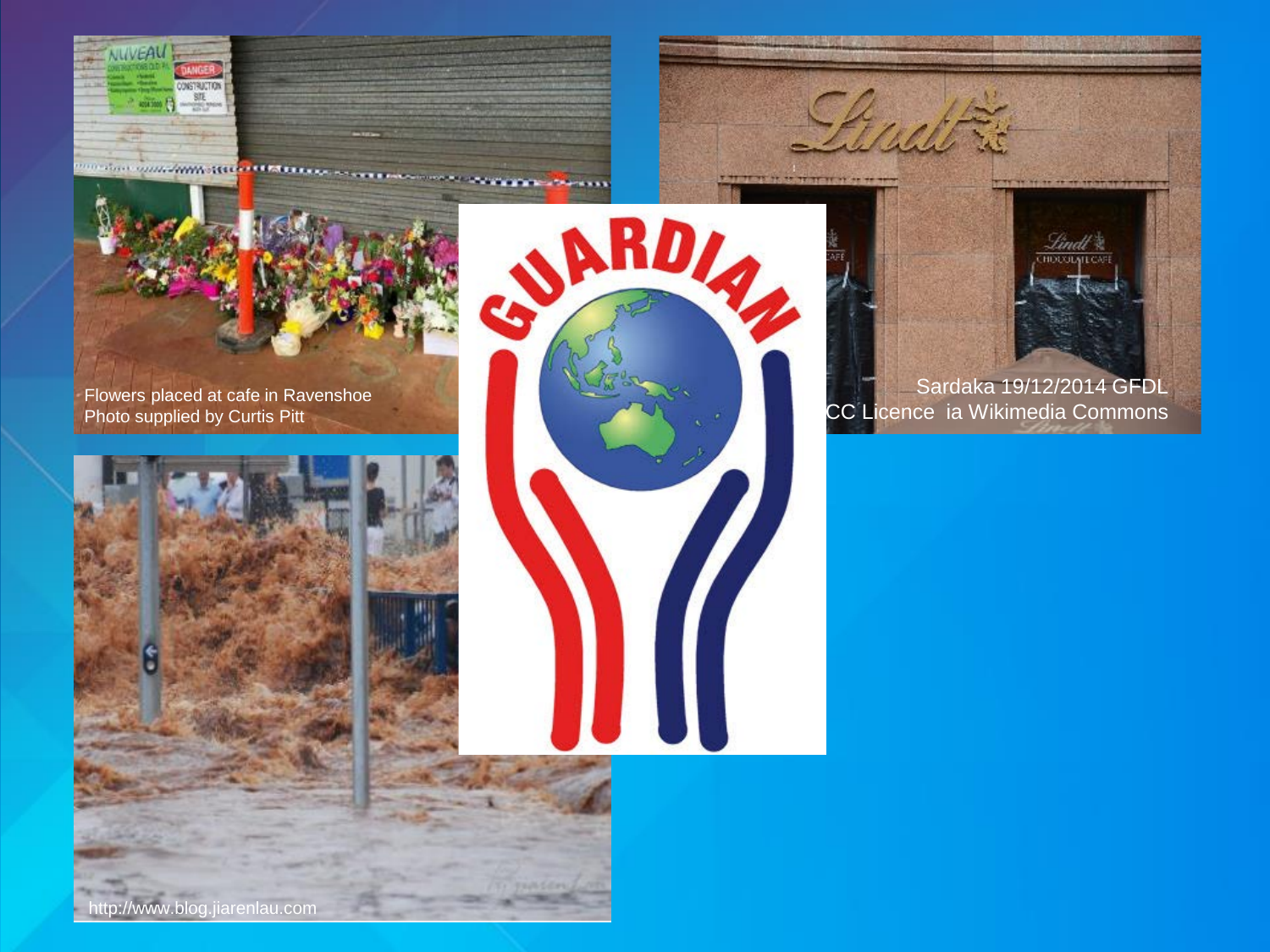# **Research confirms Social Media is effective at information sharing**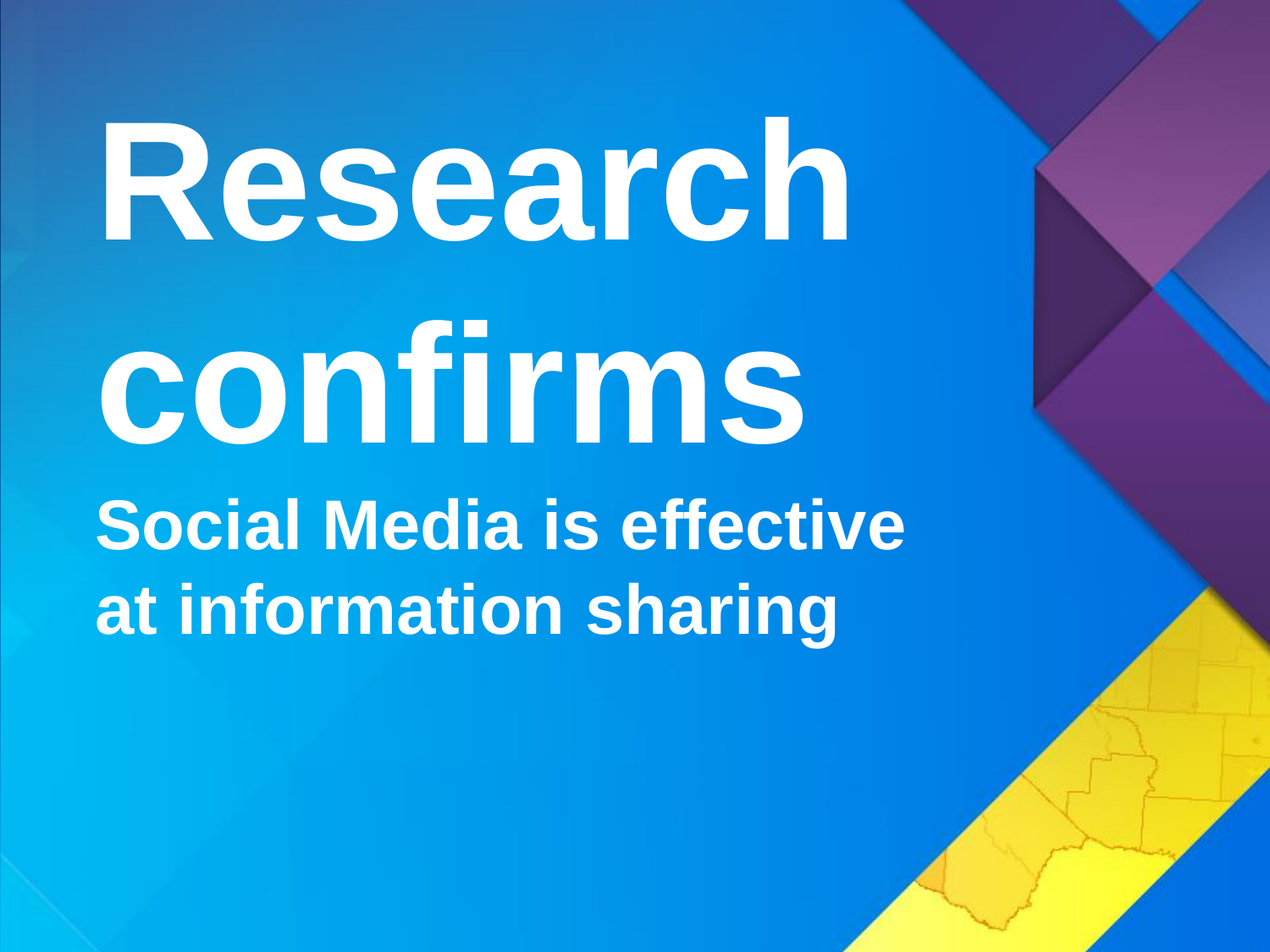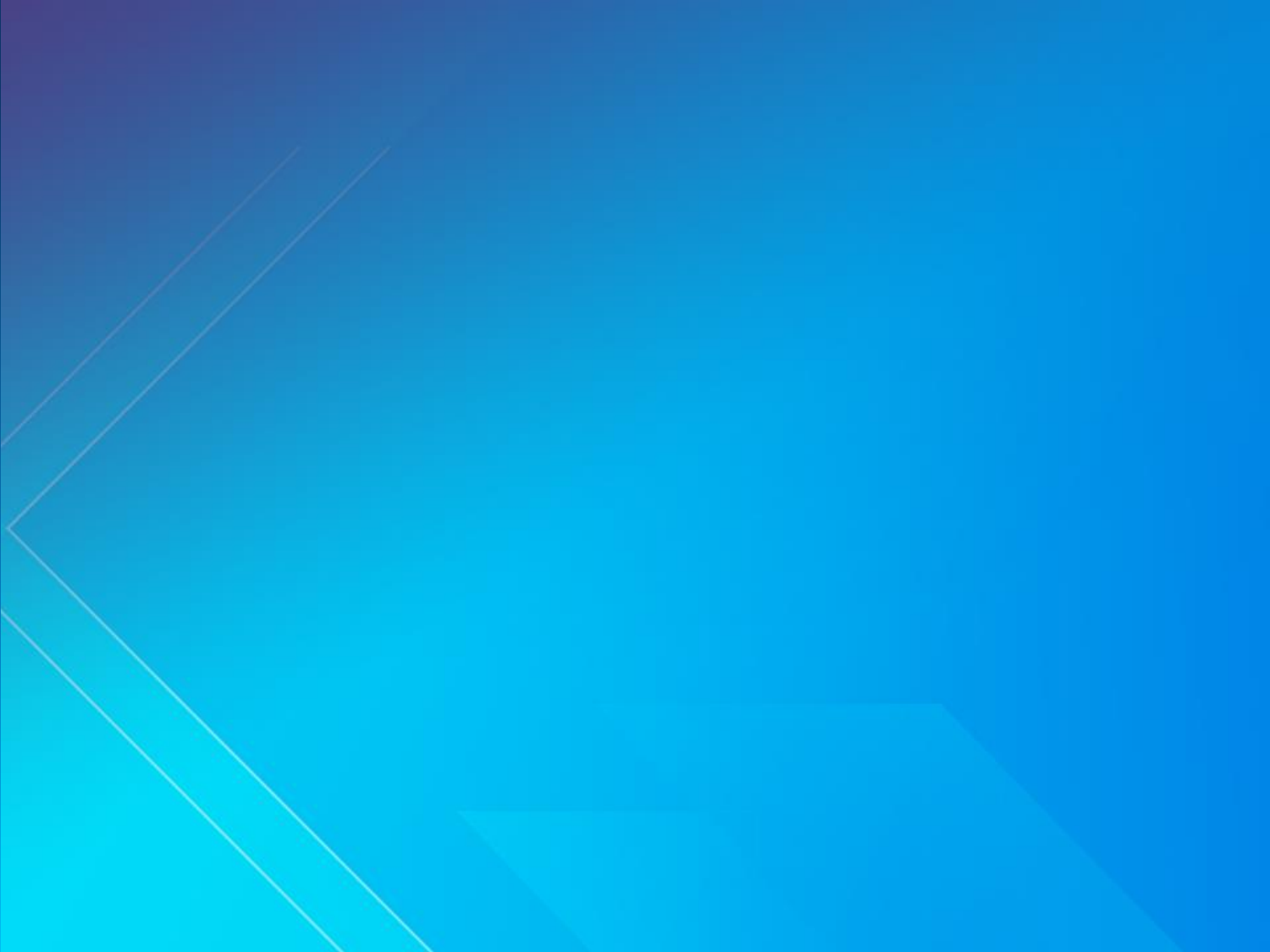

"Don't believe everything you read on the Internet just because there's a picture with a quote next to it."

-Abraham Lincoln

www.WeirdNutDaily.com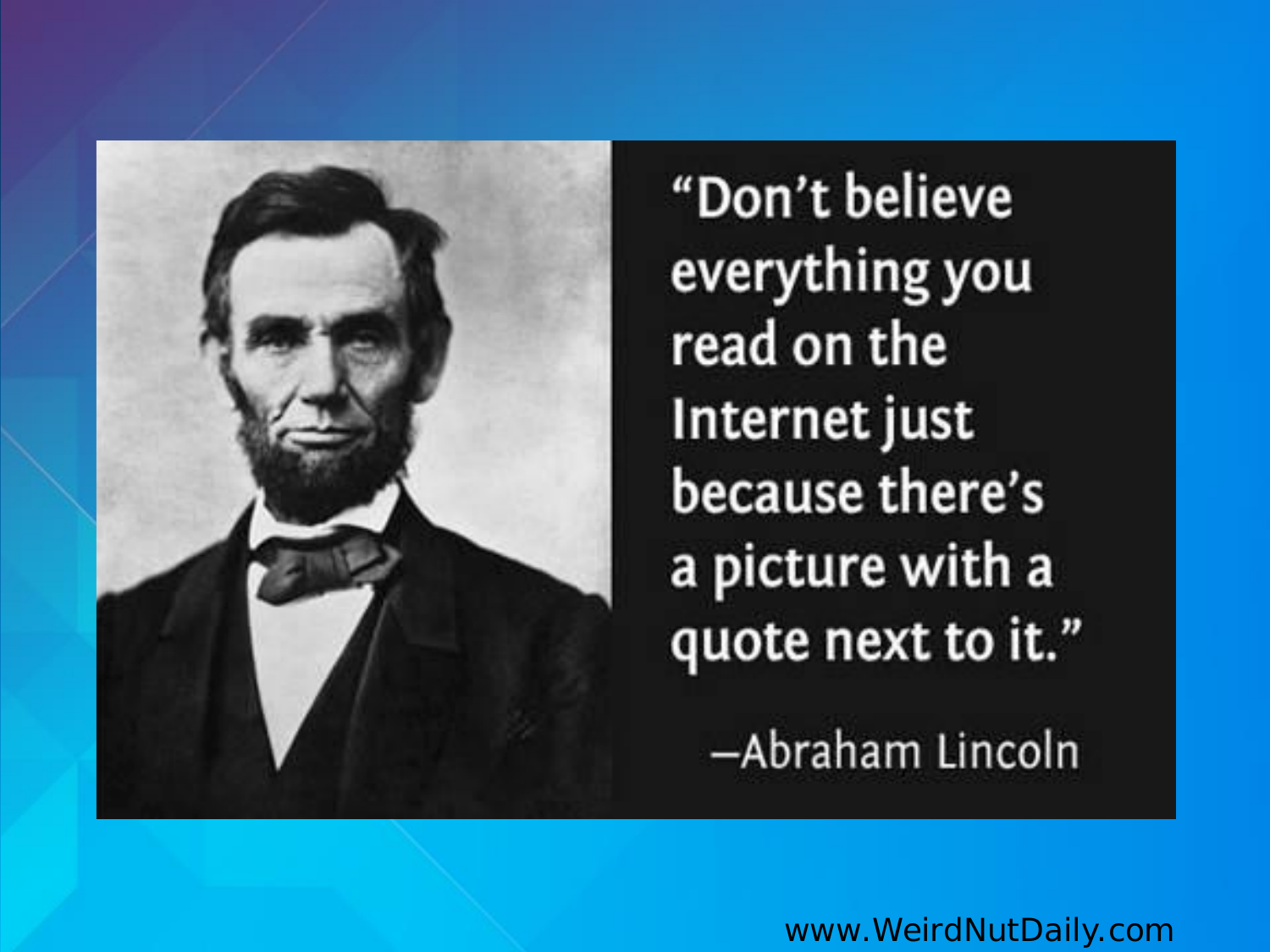**'Sites such as Facebook and<br>Twitter have become key** Twitter have become key sources that people turn to for help and information in natural disasters.' sources that people turn to for<br>help and information in natural<br>disasters.'

Quodling & Potter 2014, 'Is social media responsible for your safety during a disaster?', *The Conversation*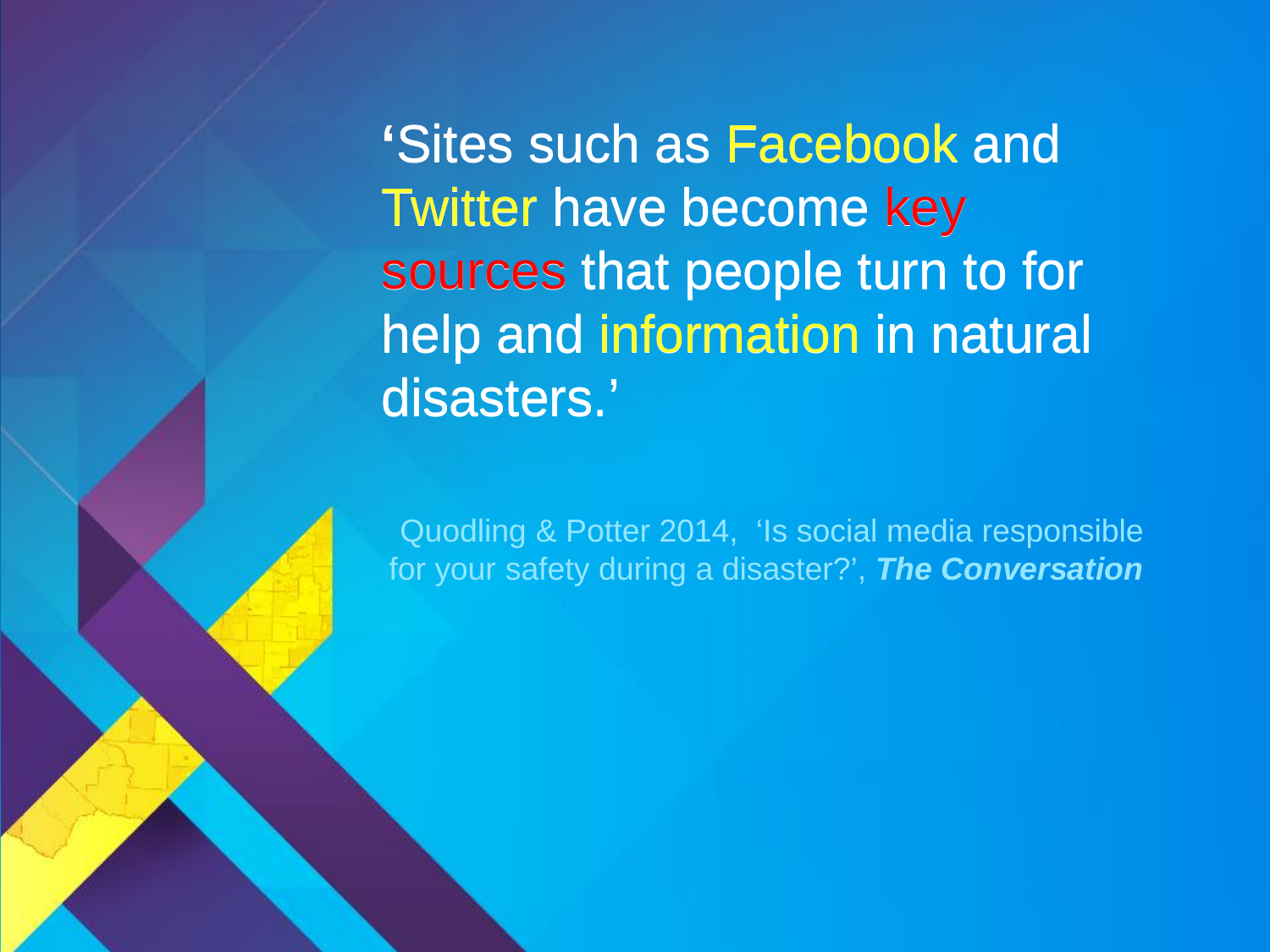#### **The solution**

**Fast multifaceted approach**

- **participate in all social media streams**
- **monitor and publish trends**

#### **and**

**[place Maps and Apps directly into your hands](https://www.youtube.com/watch?v=j3eOGBk9yPY)**

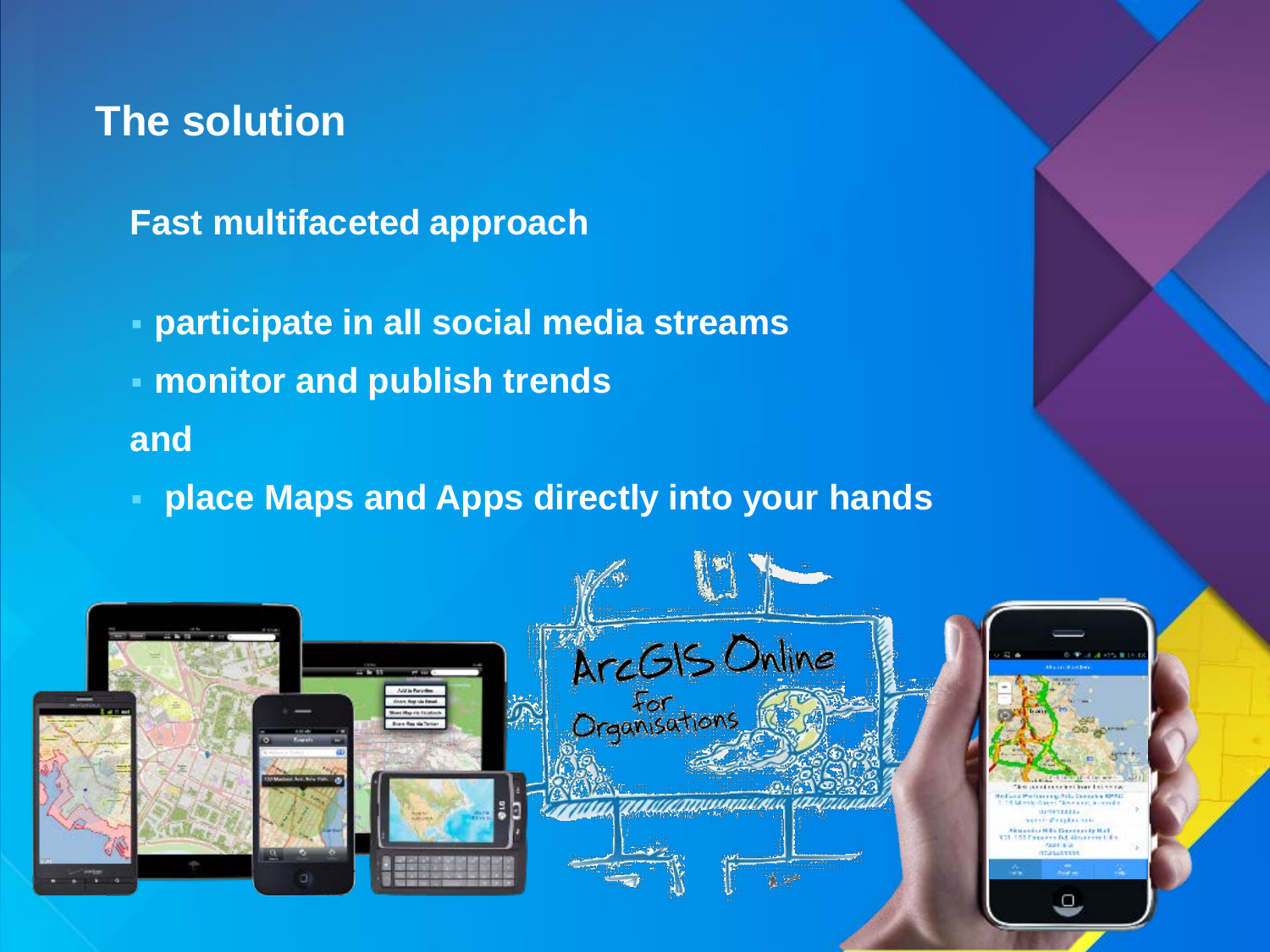#### **Roads - Single Point of Truth Authoritative Information**





| Queensland<br><b>Eavernment</b>                                                                            | traffic<br>Informavel 13 19 40                                                                                                                        |                      |                                                                      |
|------------------------------------------------------------------------------------------------------------|-------------------------------------------------------------------------------------------------------------------------------------------------------|----------------------|----------------------------------------------------------------------|
| Man Vice Faran<br><b>Quick Information</b>                                                                 | Driving in Contractional                                                                                                                              | <b>Honor Vehicle</b> | Mexico and co                                                        |
|                                                                                                            | There are currently so major disruptions to the road pervors. Peasawase the interactive map to provine traffic approac-<br>continues.<br>$\mathbb{R}$ | C Having 2001        | Liegary options.                                                     |
| MARTIN WITHIN<br><b>LIBOMITTA</b><br>a longed in oil write des.                                            |                                                                                                                                                       |                      | Carroll Institutionalist<br>M. Me Indowship and<br>ENGARDE           |
| Day to specificant aver<br>De signality to in<br>Leslandsbell, IT deposits in<br>Sections des 14 Jan 2010. |                                                                                                                                                       | Additional           | <b>R 83 Corana and</b><br><b>Distriction</b><br><b>A BE HALDVANS</b> |





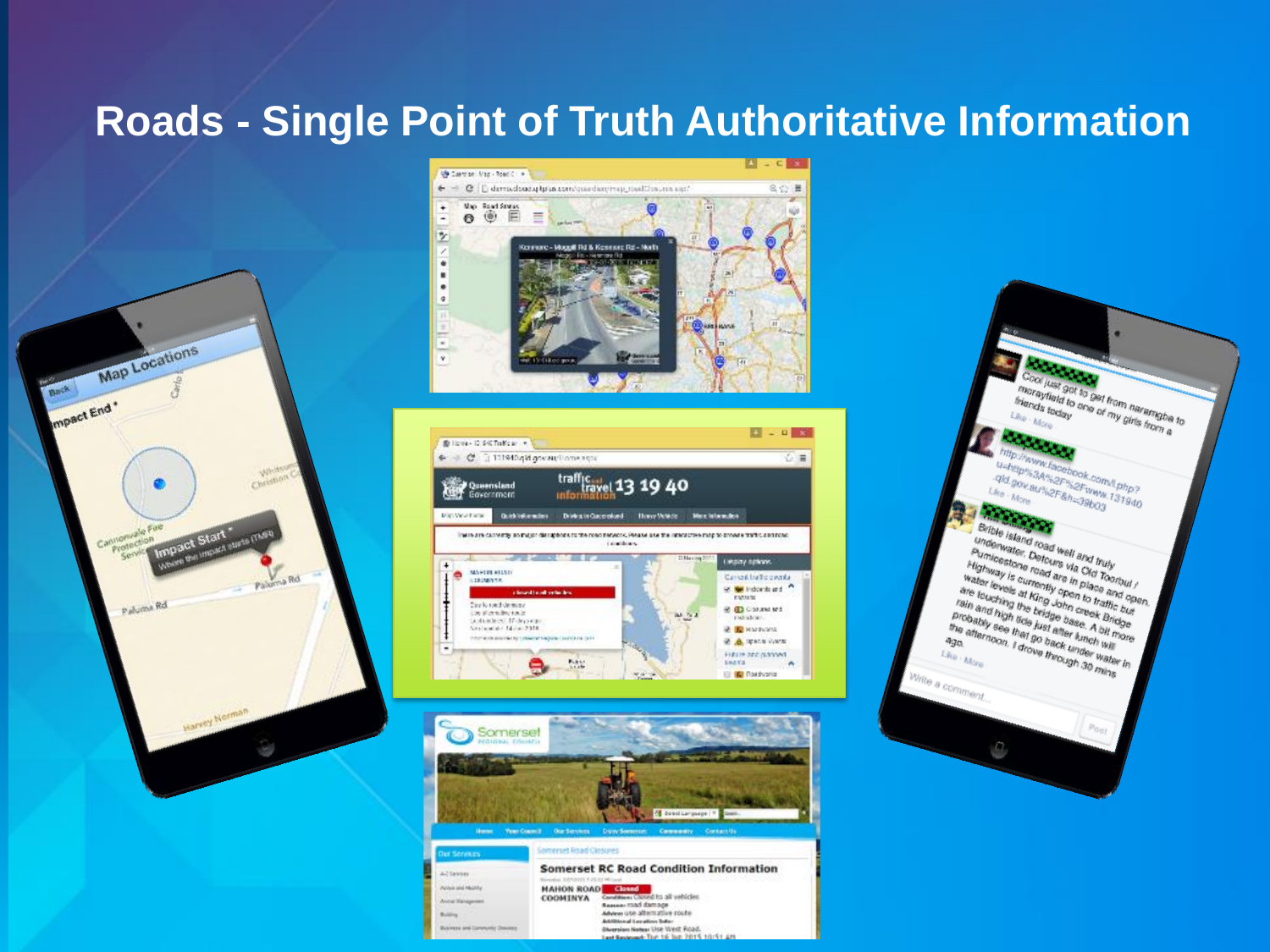#### **Public Information**

#### **The ESRI partnership with Ushahidi allows us to combine accurate information with crowd – sourced images and feedback.**



| <b>JDORF</b>         |          |                                    | Official & mainstream news                                 |                                                                                                                                                                                                                                |            |
|----------------------|----------|------------------------------------|------------------------------------------------------------|--------------------------------------------------------------------------------------------------------------------------------------------------------------------------------------------------------------------------------|------------|
| <b>TITLE</b>         | COCATION | DATE                               | TITLE                                                      | <b>SOURCE</b>                                                                                                                                                                                                                  | DATE       |
| There are no reports |          |                                    | 03/10.02 EST Martre Wind Warning Summary                   | <b>BOM Alerta</b>                                                                                                                                                                                                              | Jul 3 2019 |
|                      |          | Chan Andrewald<br><b>Youw More</b> | DAYLE OF EST Foresast Twok May (CLD).                      | <b>ROM AWAY</b>                                                                                                                                                                                                                | Jul 2 2015 |
|                      |          |                                    | 02/18:54 EST Tropical Cecional information                 | <b>BOM Alerta</b>                                                                                                                                                                                                              | Jul 2 2019 |
|                      |          |                                    | OZHEE1 EST Manne Who Warning Summers                       | <b>BOM Awes</b>                                                                                                                                                                                                                | 14122055   |
|                      |          |                                    | New Export bulking boosts focal construction               | Engine Central Jul 1 2015                                                                                                                                                                                                      |            |
|                      |          |                                    | this harm that where we can also the cash was a little way | Withhall Shown and Constitution of the Middle Property and Constitution of the Constitution of the Constitution of the Constitution of the Constitution of the Constitution of the Constitution of the Constitution of the Con |            |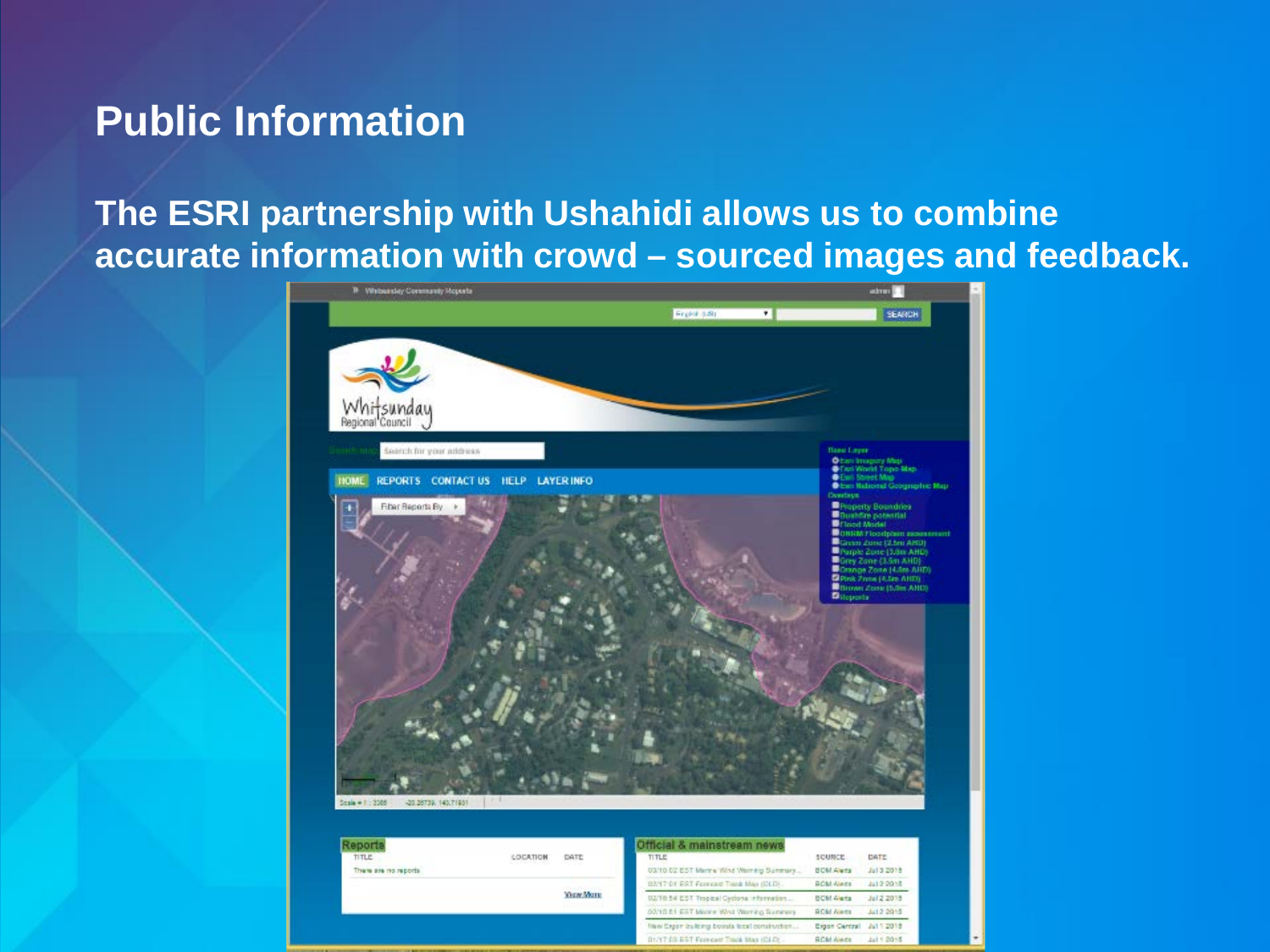#### **Monitor Social Media in Disaster Co-ordination**

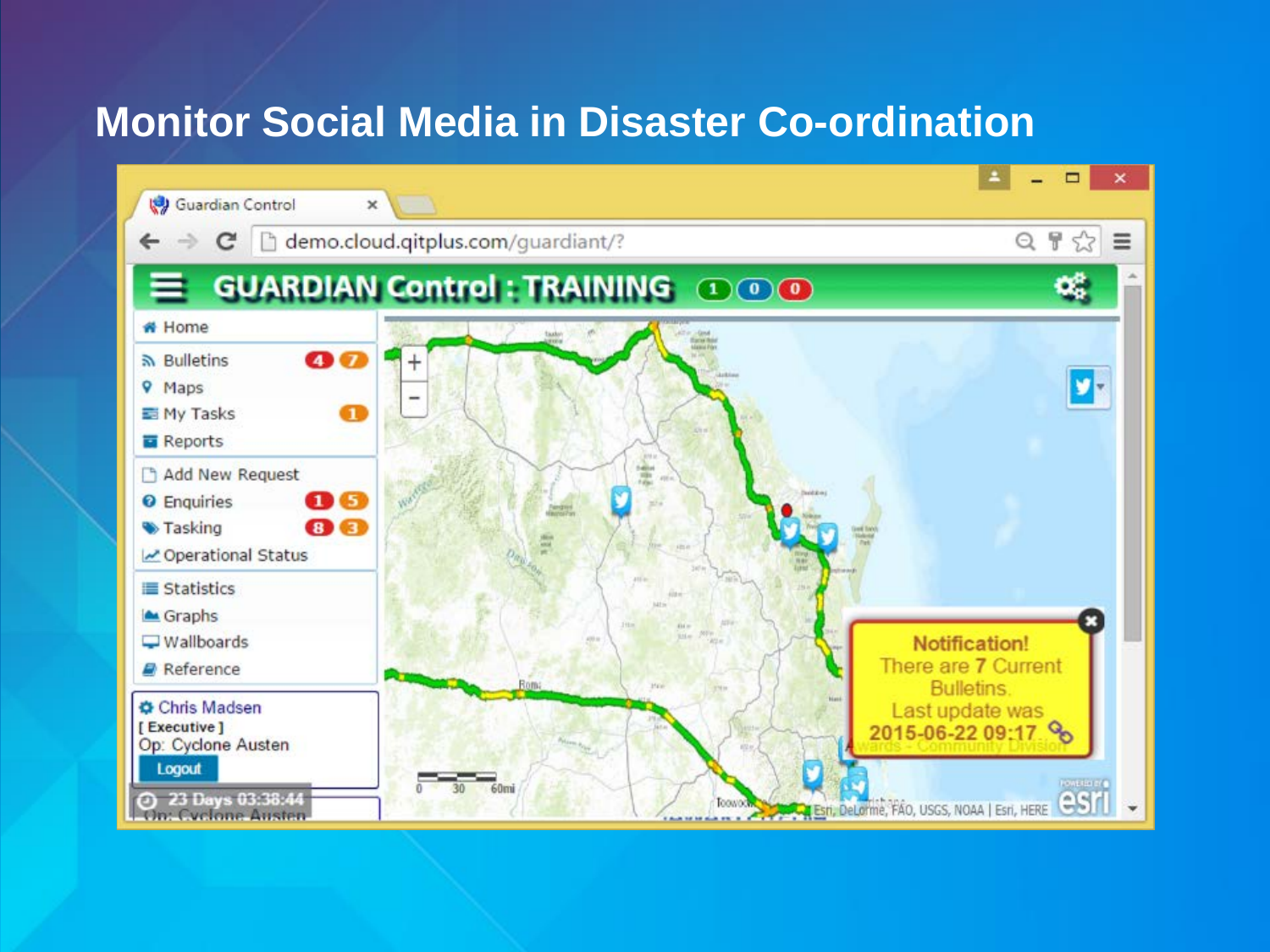## **[Evacu8](https://www.youtube.com/watch?v=j3eOGBk9yPY) Release Candidate**





## 2014 Global Winner

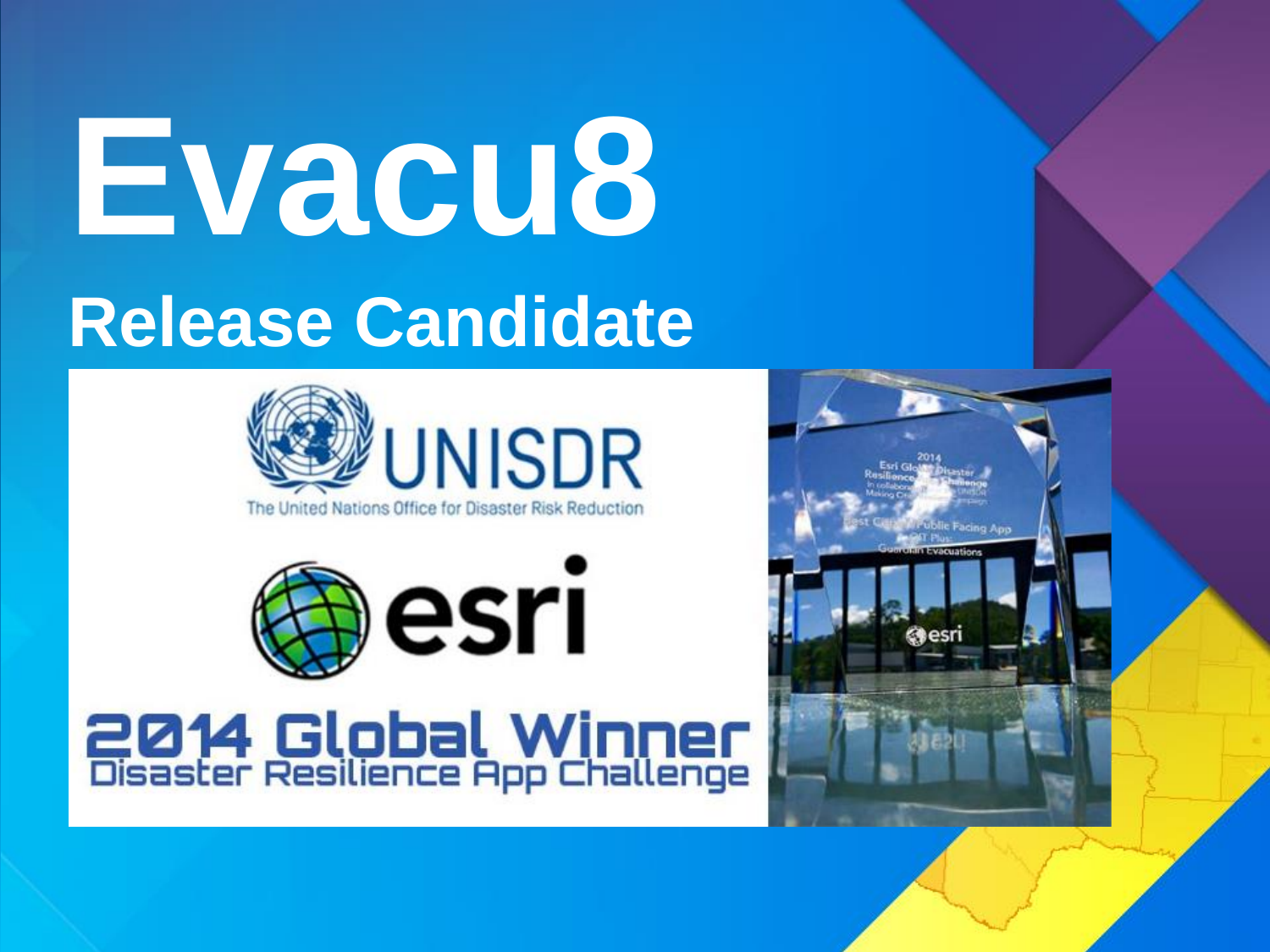#### **ESRI AppStudio for ArcGIS**







**Evacuation Centre** Evacu8 - [safe guidance to the best Evacuation Centre](https://www.youtube.com/watch?v=j3eOGBk9yPY)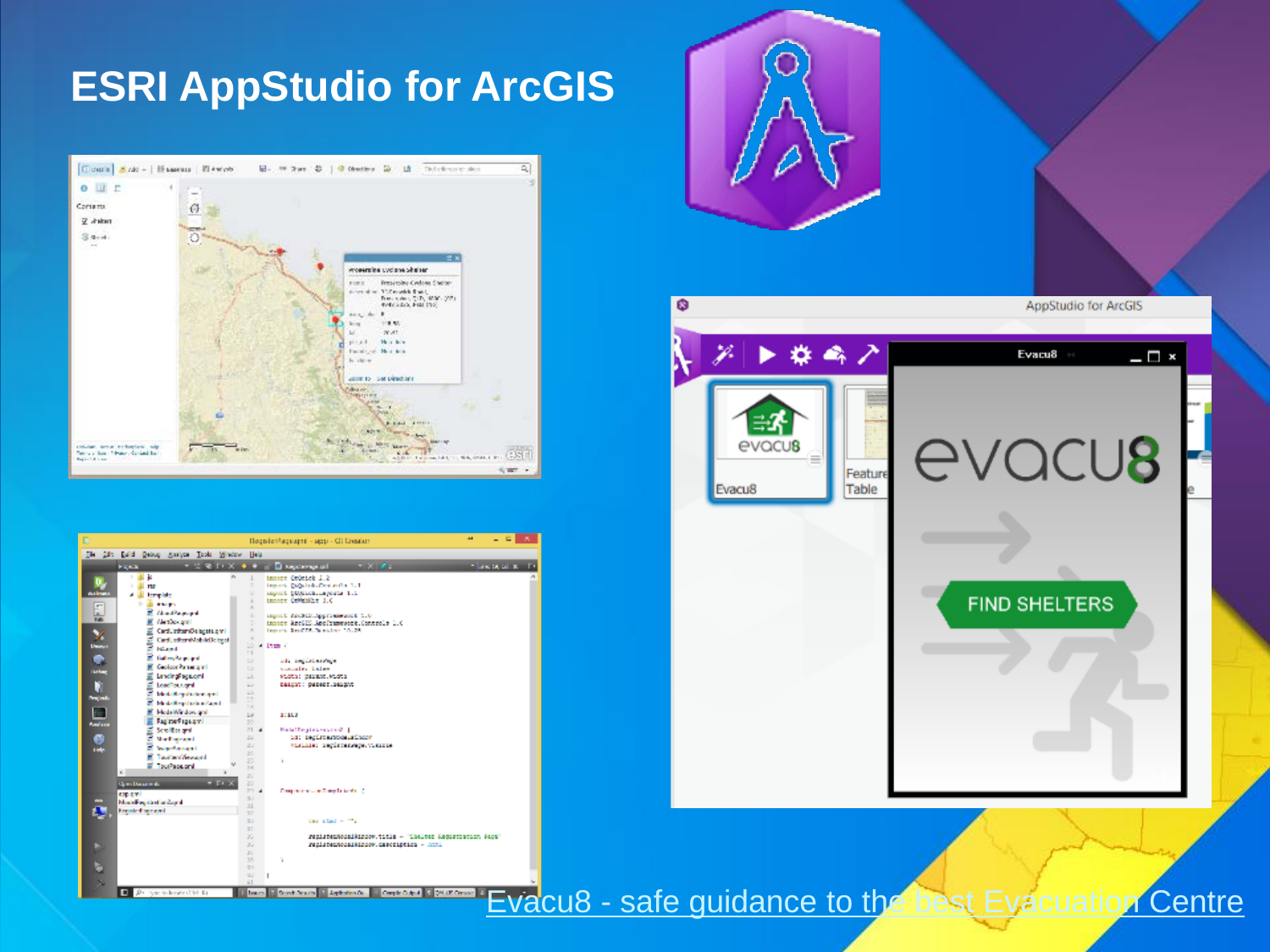Winner of 11 Major Awards

**2015** ESRI AppStudio for ArcGIS App Challenge

**2014** - ESRI Global Disaster App Challenge United Nations Making Cities Resilient Campaign

- Resilient Australia Award State Winner
- National Winner iAwards Community
- State Winner iAwards Community
- State Merit iAwards Government
- APICTA Asia Pacific ICT Nomination Jakarta

**2010** -Australian Safer Communities Awards Winner QLD – Private Sector Winner NT – Local Government National Award Highly Commended - Winner Spatial Science Meridian Award

**2008** - Victorian Spatial Excellence Award